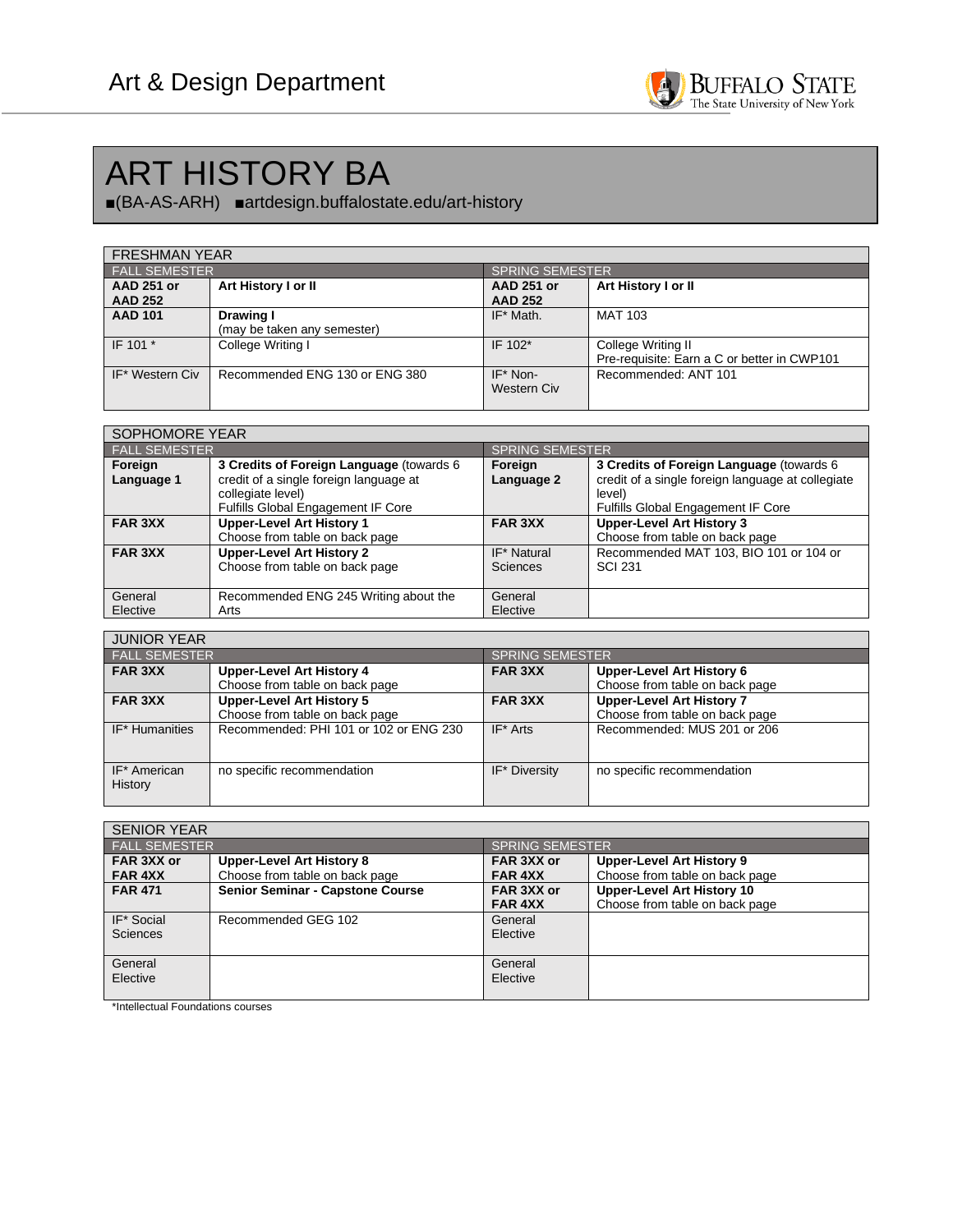

## **ART HISTORY MAJOR COURSES GRADUATION CHECKLIST**

To continue in the ARH degree program, the student must maintain a 3.0 grade point average in the major. Art History majors are required to take the FOUNDATION COURSES AAD 251 & AAD 252 (Art History I & II), AAD 101 (Drawing I), and take 6 credits at the collegiate level of a single FOREIGN LANGUAGE, regardless of prior high school credits.

For the UPPER-LEVEL ART HISTORY REQUIREMENT Art History majors are required to take one upper-level art history course in each of the following areas of 1) Ancient Art, 2) Medieval Art), 3) Renaissance & Baroque Art, 4) Modern & Contemporary Art, 5) World Art and 4 upper-level art history elective courses that can be chosen freely from all areas of the list below.

| <b>FOUNDATION REQUIREMENTS</b>                             |                      | m                |
|------------------------------------------------------------|----------------------|------------------|
| AAD 101 Drawing I                                          | Required             |                  |
| AAD 251 Art History I<br>$\bullet$                         | Required             |                  |
| AAD 252 Art History II<br>$\bullet$                        | Required             |                  |
| <b>FOREIGN LANGUAGE</b>                                    |                      | m                |
| Foreign Language I<br>$\bullet$                            | Required             |                  |
| Foreign Language II<br>$\bullet$                           | Required             |                  |
| UPPER-LEVEL ART HISTORY REQUIREMENTS                       |                      |                  |
| <b>ANCIENT ART</b><br>1.                                   | Minimum CR 3         | <b>Fulfilled</b> |
| FAR 354 Art and Culture of Ancient Greece<br>$\bullet$     | 3                    |                  |
| FAR 355 Art and Culture of Ancient Rome<br>$\bullet$       | 3                    |                  |
| 2.<br><b>MEDIEVAL ART</b>                                  | Minimum CR 3         | <b>Fulfilled</b> |
| FAR 369 Art of the Middle Ages<br>$\bullet$                | 3                    |                  |
| <b>RENAISSANCE &amp; BAROQUE ART</b><br>$\overline{3}$ .   | Minimum CR 3         | <b>Fulfilled</b> |
| FAR 358 Italian Art 1200 -1480 **<br>$\bullet$             | 3                    |                  |
| FAR 359 High Renaissance and Mannerism **<br>$\bullet$     | 3                    |                  |
| FAR 361 Italian Baroque Art<br>$\bullet$                   | 3                    |                  |
| FAR 367 Baroque of Northern Europe<br>$\bullet$            | 3                    |                  |
| FAR 373 Venetian Art and Culture<br>$\bullet$              | 3                    |                  |
| <b>MODERN &amp; CONTEMPORARY ART</b><br>4.                 | Minimum CR 3         | Fulfilled        |
| FAR 325 History of Photography<br>$\bullet$                | 3                    |                  |
| FAR 362 Nineteenth Century-Art<br>$\bullet$                | 3                    |                  |
| FAR 363 Twentieth Century-Art<br>$\bullet$                 | 3                    |                  |
| FAR 364 Art after 1940<br>$\bullet$                        | 3                    |                  |
| FAR 365 American Art<br>$\bullet$                          | 3                    |                  |
| 5.<br><b>WORLD ART</b>                                     | Minimum CR 3         | <b>Fulfilled</b> |
| FAR 352 Art and Culture of Islam<br>$\bullet$              | 3                    |                  |
| FAR 380 African Art<br>$\bullet$                           | 3                    |                  |
| FAR 386 Global Baroque<br>$\bullet$                        | 3                    |                  |
| <b>ADDITIONAL ELECTIVES</b>                                | Minimum CR 3         | <b>Fulfilled</b> |
| FAR 469 Art and Architecture in Siena<br>$\bullet$         | 3                    |                  |
| FAR 374 History and Culture of Art Collecting<br>$\bullet$ | 3                    |                  |
| FAR 376 Indian Art<br>$\bullet$                            | 3                    |                  |
| FAR 377 Art of China and Japan<br>$\bullet$                | 3                    |                  |
| FAR 389 Topics Course<br>$\bullet$                         | 3                    |                  |
| FAR 488 Internship<br>$\bullet$                            | 3                    |                  |
| FAR 499 Independent Study<br>$\bullet$                     | 3                    |                  |
| One 3 credit course in each of 5 subject areas             | <b>Total Credits</b> |                  |
| plus 4 freely chosen elective course = 27 credits total    | Minimum 27           |                  |
| <b>CAPSTONE COURSE</b>                                     | <b>Credits</b>       | $\Box$ :         |
| FAR 471 Senior Seminar<br>$\bullet$                        | Required             |                  |

\*\* Revised course title and content for sake of update and condensation currently under review in the Buffalo State curriculum process